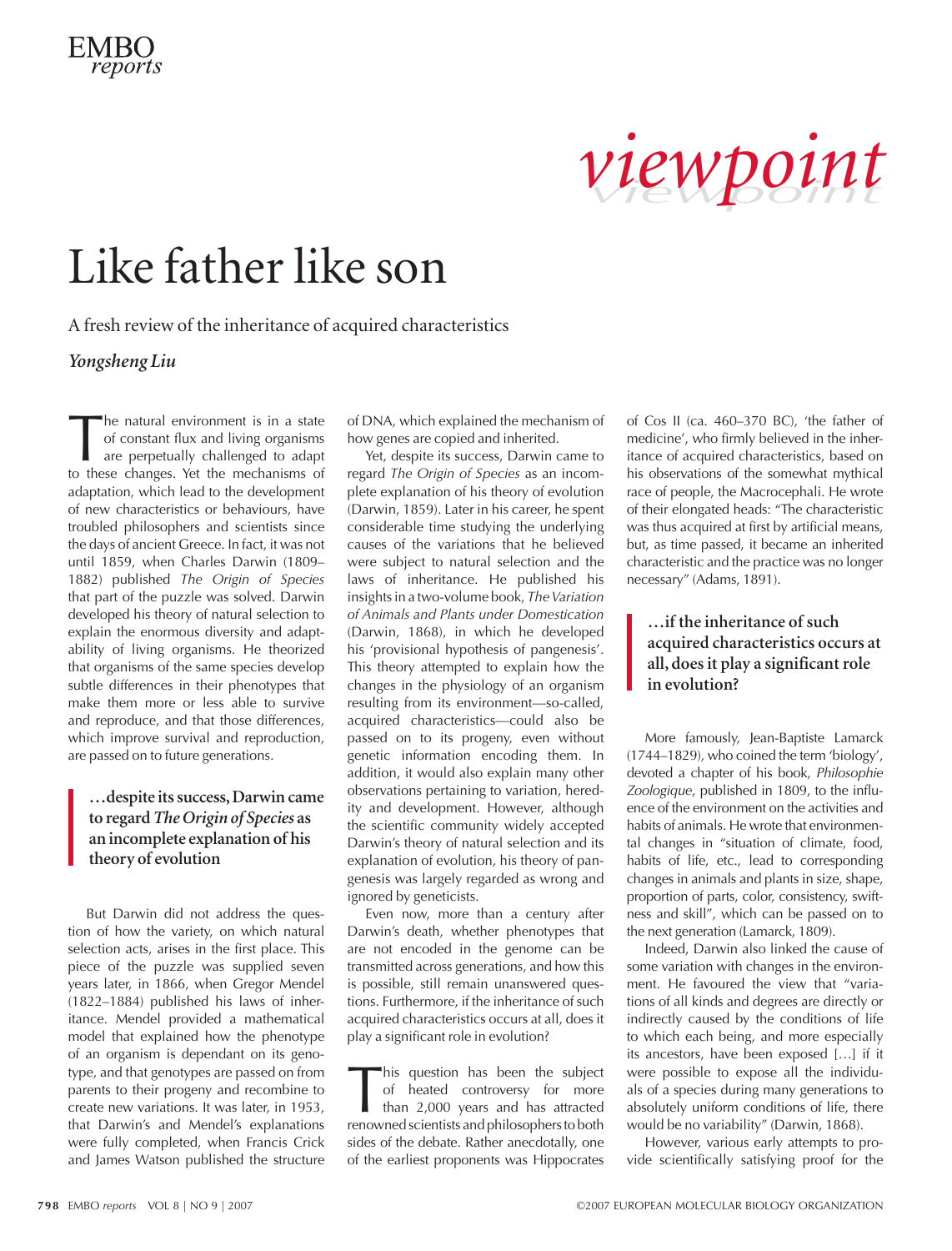# v iew point *science & society*

inheritance of acquired characteristics all failed. Most geneticists eventually took the view that characteristics acquired as a result of environmental influences are rarely inherited and that any exceptions to this are of little importance, either for understanding the mechanisms of evolution or for commercial breeders to consider in their pedigrees.

An example of this stance was Darwin's contemporary, August Weismann (1834– 1914), who was one of the most influential evolutionary theorists during the nineteenth century. He entirely rejected the idea of the inheritance of acquired characteristics and instead explained heredity by his theory of the "continuity of the germ plasm". He held that, from the very first cell divisions of the growing embryo, the so-called germ plasm was destined to become the cells that would later be passed on during sexual reproduction. Furthermore, he argued, this germ plasm would remain completely unaffected by the somatoplasm or environmental influences and would be a 'safe' copy of the embryo's original genome. In an effort to disprove the idea of inheritable acquired characteristics, Weismann cut off the tails of male and female mice after birth to show that, even over many generations, tail chopping never produced tailless progeny (Weismann, 1889).

**Most geneticists eventually took the view that characteristics acquired as a result of environmental influences are rarely inherited, and that any exceptions to this are of little importance…**

However, critics pointed out that this experiment did not actually test the inheritance of acquired characteristics because cutting off a mouse's tail is an external modification. In fact, Lamarck distinguished between two types of acquired characteristics: directly acquired, such as removal of the tail; and indirectly acquired, in response to a change of habit or environment. In his view, only indirectly acquired characteristics could be passed on to progeny (Steele *et al*, 1998). Darwin made this same distinction: "a part or organ may be removed during several successive generations, and if the operation be not followed by disease, the lost part reappears in the offspring" (Darwin, 1868).

Thus the question remains unanswered:<br>
does the inheritance of acquired char-<br>
acteristics occur? As Otto Landman<br>
(1993) has pointed out the inheritance of does the inheritance of acquired char-(1993) has pointed out, the inheritance of acquired characteristics is not often encountered in natural science, despite a substantial body of evidence—mostly in bacteria and other lower organisms—to support it. This evidence has been accumulated over the past 2,000 years, but most significantly, rigorous scientific evidence has replaced anecdotal evidence during the past century, resulting in a compelling case for reassessing the possibility of acquired inheritance.

By way of example, in 1964, Tchang Tso-Run and co-workers generated an artificial hypotrich doublet in the ciliate *Stylonychia mytilus* (Tchang *et al*, 1964). They isolated a fused macronucleus and some cytoplasm when the ciliate began to divide asexually, and the isolated piece developed into mirrorimage doublets with the two ventral surfaces on the same plane, rather than the usual back-to-back configuration. These artificial doublets had a complete set of physiological and reproductive functions, and were heritable in the normal manner—that is, their progeny had the same phenotype. Using similar methods, Gray Grimes *et al* (1980) obtained the same result in *Pleurotricha lanceolata*.

In the 1950s, Pyotr Sopikov (1903–1977) claimed to have induced inheritable acquired characteristics in birds by performing repeated blood transfusion from black Australorp hens to White Leghorn hens. He found that the subsequent mating of the White Leghorn hens with White Leghorn roosters yielded progeny with a modified phenotype (Sopikov, 1954). Importantly, other researchers between 1950 and 1970 confirmed Sopikov's observations. For example, Maurice Stroun and co-workers reported that birds of the White Leghorn variety, which were repeatedly injected with blood from the gray guinea fowl, produced progeny with some gray or black-flecked feathers in the second and later generations (Stroun *et al* 1963).

There are also many records of graftinduced inheritable changes in plants and Darwin was the first to compile the available information on graft hybrid individuals produced from the cellular tissue of two different plants (Darwin 1868). Several famous plant breeders, including Luther Burbank (1849– 1926) and Ivan Michurin (1855–1935), created plants with inheritable characteristics that were acquired from the tissues of both original plants. In addition, about 500 papers on these types of hybridization experiment were published in the Soviet Union during the 1950s, although Western geneticists largely ignored the literature and dismissed the work as based on fraudulent results. Over the past decades, however, independent scientists have repeatedly shown that graftinduced variant characteristics in plants are stable and inheritable (Liu, 2006a).

In addition to physical phenotypes, behavioural characteristics also appear to be inheritable. Swedish scientists recently produced substantial evidence when they raised Red junglefowl—the ancestors of modern chickens—and domesticated White Leghorn chickens in a stressful environment. They exposed the birds to an unpredictable rhythm of darkness and light that reduced their ability to solve a spatial learning task (Lindqvist *et al*, 2007). The progeny of stressed White Leghorn—but not Jungle Fowl—birds, raised without parental contact, had a reduced spatial learning ability compared with the progeny of non-stressed birds in a similar test. The progeny of the stressed White Leghorns were also more competitive and grew faster than the progeny of non-stressed parents, suggesting that behavioural stress responses were transmitted to the next generation.

The inheritance of acquired characteristics is not limited to physical and behavioural traits. In 1980, Gorczynski and Steele provided evidence that the inheritance of acquired characteristics plays a role in the developing immune system. They showed that neonatally acquired antigenspecific immune tolerance to foreign H-2 antigens in male mice is transmitted to a high proportion (50–60%) of first-generation offspring. Further incrossing and outcrossing of these first-generation mice showed that 20–40% of second-generation animals were again specifically tolerant or hyporesponders to the original H-2 antigen (Gorczynski & Steele, 1980). Several attempts to repeat these experiments yielded both positive and negative results, and produced a heated scientific controversy. Just two decades later, Hilmar Lemke *et al* (2004) suggested that the functional impact of maternally acquired IgG in the newborn is an example of non-genetic inheritance, and reveals a Lamarckian dimension to the immune system.

There is also evidence for the inheritance of non-Mendelian traits in humans. During the winter of 1945/46, there was a major famine in much of Europe caused by the devastation of the Second World War. Many pregnant women received less than 1,000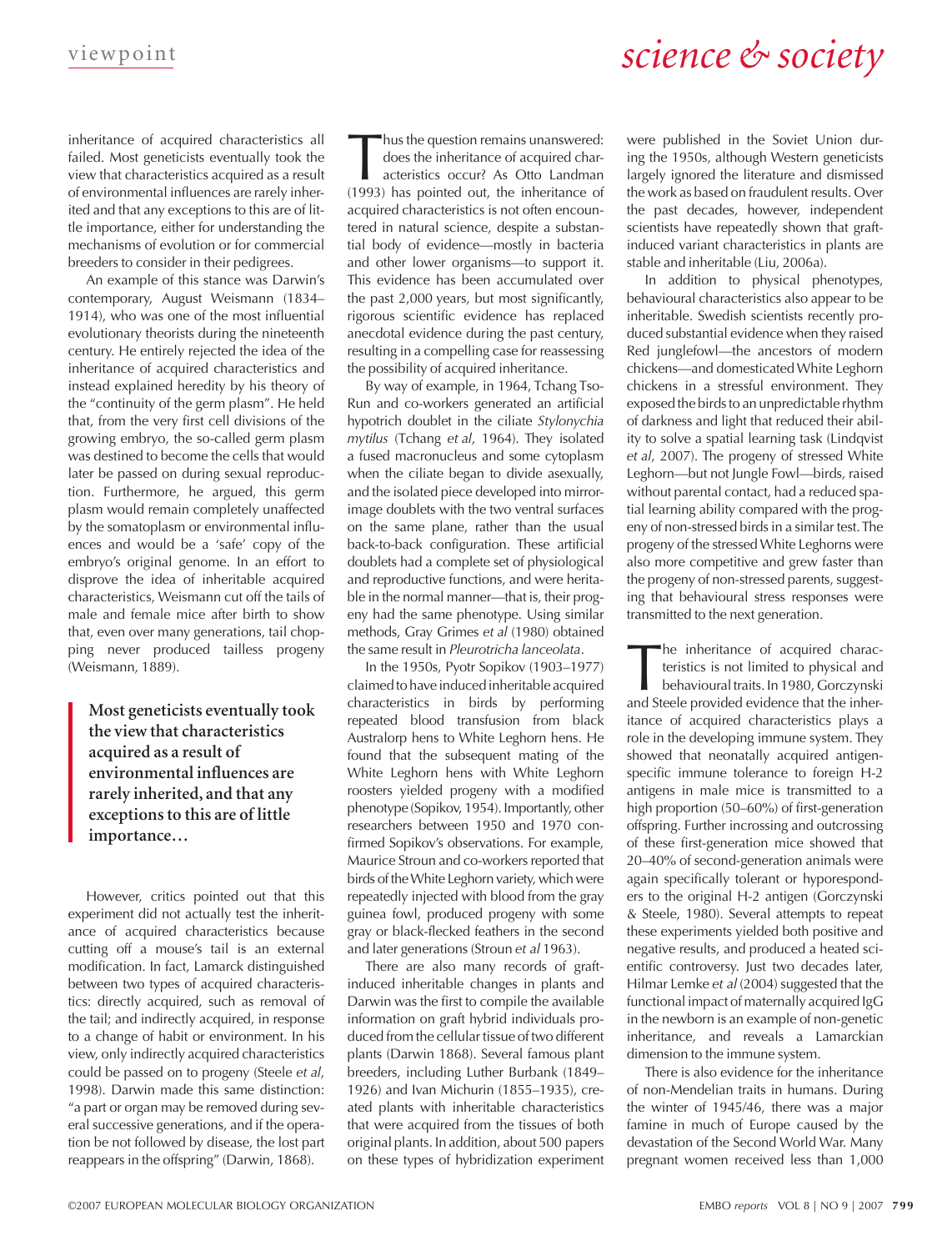# *science & society* viewpoint

### **Parental generation** (White leghorn layers, domesticated chicken)



**Offspring** (White leghorn layers, domesticated chicken)



**Offspring** (Red jungle fowl, ancestors of all domesticated chicken)



**ties are NOT reduced in comparison with the control group.**

calories per day during the last trimester of their pregnancy. Researchers Ursula Kyle and Claude Pichard (2006) found that there was a clear correlation between the birth weight of these women's babies and maternal weight at parturition, in addition to other physiological and pathological changes in the next generation. In the Netherlands, researchers went further and examined the phenotypes of the next generation—who grew up with no food restrictions—and found a lingering relation between a mother's weight at her birth and the birth weights of her children (Susser & Stein, 1994).

Similarly, Andreas Plagemann and colleagues showed that children of overweight or diabetic mothers have a higher risk of developing high blood pressure and diabetes later in life (Harder *et al*, 2001a). They explained this effect by suggesting that the body's 'default' levels of insulin and other hormones are 'set' during fetal and neonatal development; throughout life, the body's metabolism then tries to maintain or restore these 'set' levels (Harder *et al*, 2001b). However, if this process is disturbed during the early stages of

development through environmental influences—if the mother has abnormal hormone levels caused by diabetes or obesity—then the child's 'default' levels will be set outside the normal range, with ensuing consequences for the overall metabolism and disease risk.

*\*\*Hatched offspring had no contact with the parental generation*

In summary, there is an increasing body<br>of evidence for the inheritability of envi-<br>ronmentally induced acquired char-<br>acteristics; however, the problem that has n summary, there is an increasing body of evidence for the inheritability of environmentally induced acquired charhistorically hindered the acceptance of this theory is the lack of a theoretical framework to explain the mechanism by which acquired traits could be inherited. Although Lamarck took the inheritance of acquired characteristics for granted, he made no attempt to show how such transmission works. Conversely, Darwin theorized that the mechanism was through minute particles or molecules—that he called 'gemmules'—which, he proposed, are expelled by cells that have changed in response their environment. These gemmules could then circulate the body and cause other cells to undergo similar changes—including cells of the germline.

A modern version of Darwin's pangenesis is the 'somatic selection' hypothesis, which explains how mutant somatic information could be integrated into the germline. According to the theory, endogenous retroviral vectors would capture RNA from somatic cells and transduce them into germline cells. Once inside, the passenger RNA would be reverse-transcribed and spliced into the genome of the cell by recombination (Steele *et al*, 1998). In addition, Darwin's theoretical gemmules could in fact be circulating DNA, prions, mobile elements or as yet unknown molecules (Liu, 2006b). What seems clear, however, is that there might be multiple vectors for the transmission of environmentally induced changes to the progeny of an organism.

For example, environmentally induced genomic rearrangements might be enacted by transposable elements. Barbara McClintock (1902–1992), who received the 1983 Nobel Prize in Physiology or Medicine for the discovery of transposons, was convinced that environmental stressors could trigger inheritable changes in the genome: "I believe there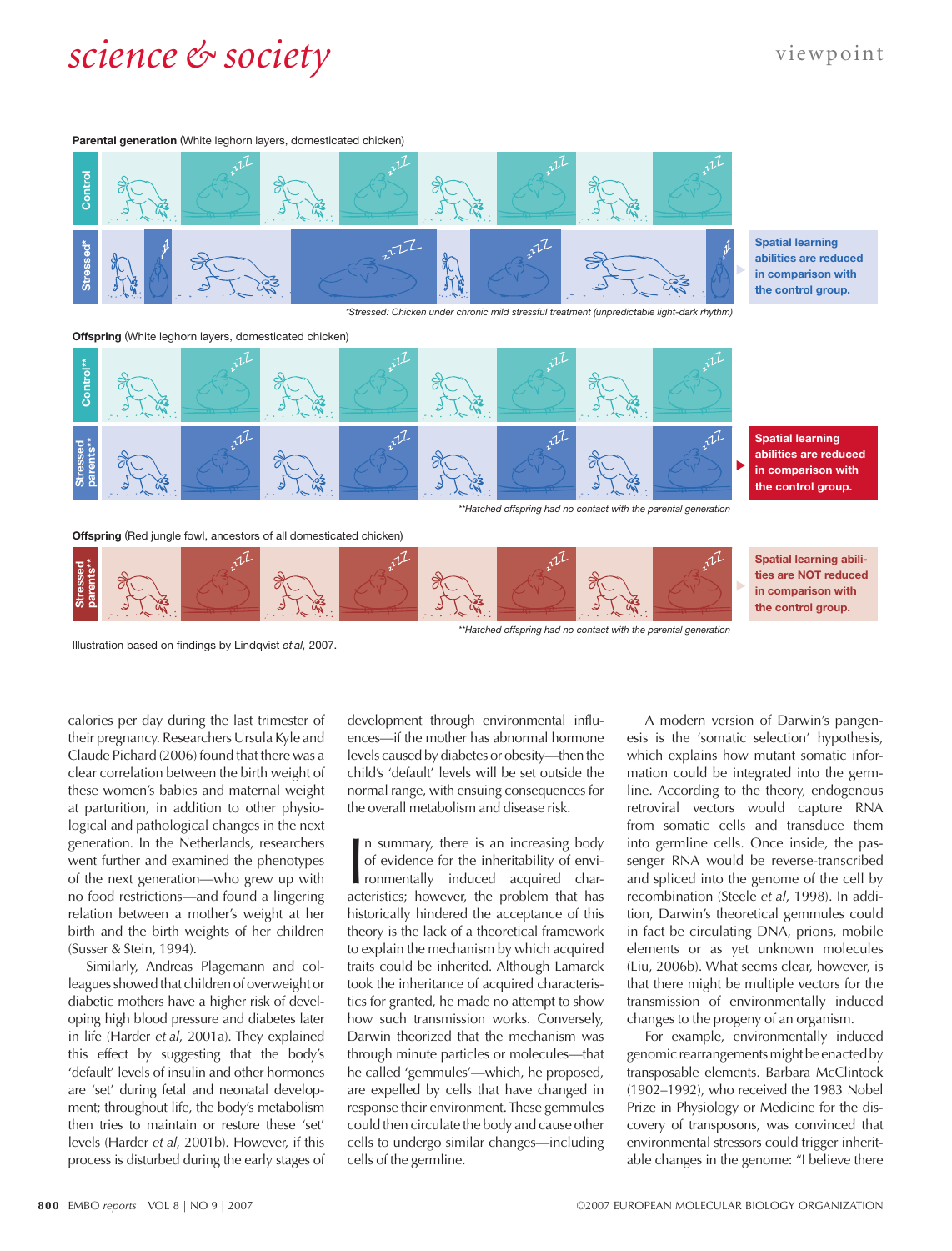is little reason to question the presence of innate systems that are able to restructure a genome. It is now necessary to learn of these systems and to determine why many of them are quiescent and remain so over very long periods of time only to be triggered into action by forms of stress, the consequences of which vary according to the nature of the challenge to be met" (McClintock, 1978).

There is sufficient evidence that this is at least the case in plants. Various research groups have shown that specific concentrations of certain mineral nutrients or temperature can cause plants to grow differently. These phenotypic changes are transmitted to the progeny and remain stable for several generations (Durrent, 1962). The DNA modifications associated with these environmentally induced changes have been extensively characterized (Cullis, 2005).

### **…observations of the inheritance of acquired characteristics are increasingly compatible with current concepts in molecular biology**

For example, Gerhard Ries *et al* (2000) reported that UV-B radiation induces DNA rearrangements in *Arabidopsis thaliana* and tobacco plants, and that the effects of UV-B on genomic stability increased with each generation, suggesting that there were inheritable changes occurring in the expression of genes involved in DNA metabolism. Similarly, Jean Molinier *et al* (2006) showed that *Arabidopsis*  plants treated with short-wavelength radiation or flagellin had increased somatic homologous recombination of a transgenic reporter. Furthermore, these increased levels of recombination persisted in subsequent, untreated generations. The authors concluded from their study that environmental factors led to increased genomic flexibility even in successive, untreated generations, perhaps as a mechanism to increase the potential of the plants to adapt to changes in environment.

uring the past years, the scientific community has realized that prions—proteins that had already overthrown another scientific dogma: that only DNA-carrying particles can be infectious agents—are able to transmit phenotypic information. Susan Lindquist's work on the yeast prion sup35 revealed that the protein acts as a switch so that when the environmental

conditions deteriorate sup35 switches to its prion state [PS1+], in which translation fidelity is decreased and the ribosome reads beyond nonsense codons. This in turn allows the expression of formerly silent genes and gene variants to create new phenotypes. [PS1+] is passed on to daughter cells where it self-replicates by imposing its conformation on normal sup35 proteins (Shorter & Lindquist, 2005). In an earlier paper, Yury Chernoff (2001) had postulated that prions could be a mechanism for the inheritance of acquired characteristics. Peter Maury (2006) has also proposed a mechanism by which prions store and transmit acquired information in specific β-sheet protein conformations. These can act as cytoplasmic molecular memories and can be transmitted to future generations utilizing their self-perpetuating potential.

Another possible mechanism that has drawn increasing attention in the past few years is epigenesis. Conrad Hal Waddington (1905–1975), who first defined 'epigenetics' as "…the interactions of genes with their environment which bring the phenotype into being" (Waddington, 1942), was a keen supporter of the inheritance of acquired characteristics. It seems that Waddington might have been right: Lindqvist *et al* (2007) concluded, from their experiments with chickens, that epigenetic modifications might be the mechanism of transmission of stress and physiological responses to the next generation. More generally, epigenetic mechanisms mediate a semi-independent non-Mendelian inheritance system, which enables environmentally induced phenotypes to be transmitted to the next generations (Jablonka & Lamb, 1998).

Experimental evidence for this comes from studies using mice. A maternal diet that supplements methyl-donors with folic acid, vitamin  $B_{12}$ , choline and betaine, alters the fur colour of their progeny towards the brown pseudoagouti phenotype (Wolff *et al*, 1998; Waterland & Jirtle, 2003). This diet-induced change in colour distribution was shown to result from an increase in DNA methylation at sites in the upstream intracisternal A-particle transposable element (Waterland & Jirtle, 2003). Therefore, the effect of a mother's diet during pregnancy on the phenotype of her progeny was directly linked to DNA methylation (Cropley *et al*, 2006). Tessa Roseboom *et al* (2006) therefore suggested that epigenetic changes such as imprinting, which take place before conception, might help to explain the effects of the Dutch Famine on the next generation.

# v iew point *science & society*

Root Gorelick (2004) went even further and coined the term neo-Lamarckian medicine to describe the effects of epigenetic inheritance on diseases. Exposure to certain environmental pollutants can alter the methylation patterns of regulatory genes. This not only increases the risk of cancer, by up-regulating genes controlling cell division or down-regulating tumor suppressor genes, but might also underlie many other diseases. Such epigenetic changes could be inheritable, thus transmitting the increased risk of disease to future generations even if they are no longer exposed to the contaminant.

**Formulation** density orizontal gene transfer—the exchange of genes across mating barriers—has long been recognized as a major force in evolution particuexchange of genes across mating nized as a major force in evolution, particularly among prokaryotes. However, there is increasing evidence that horizontal gene transfer also occurs between higher organisms. Ulfar Bergthorsson *et al* (2003) showed that mitochondrial genes are frequently transferred between distantly related flowering plants with various genomic outcomes, including gene duplication, the recapture of genes lost through transfer to the nucleus, and chimaeras. These results suggest the existence of a mechanism for unrelated plants to 'swap' DNA. Recently, Jeffrey Mower *et al* (2004) described two new cases of horizontal gene transfer from parasitic flowering plants to their host plants, and presented phylogenetic and geographic evidence that this occurred as a result of direct physical contact. Their findings complement earlier discoveries that genes can be transferred in the opposite direction, from host to parasite plant (Davis & Wurdack, 2004).

**In light of the mounting evidence, can we continue to ignore Darwin's theory of pangenesis, which provides a mechanistic explanation of how environmentally-induced variations are inherited?**

Notably, Ivan Michurin's basic principle of plant breeding was to manipulate environmental conditions during the early developmental stage of a plant to induce phenotypic changes. He used grafting to 'improve' plants, and stated that the younger the plant the more successful the experiment would be (Michurin, 1949). Recent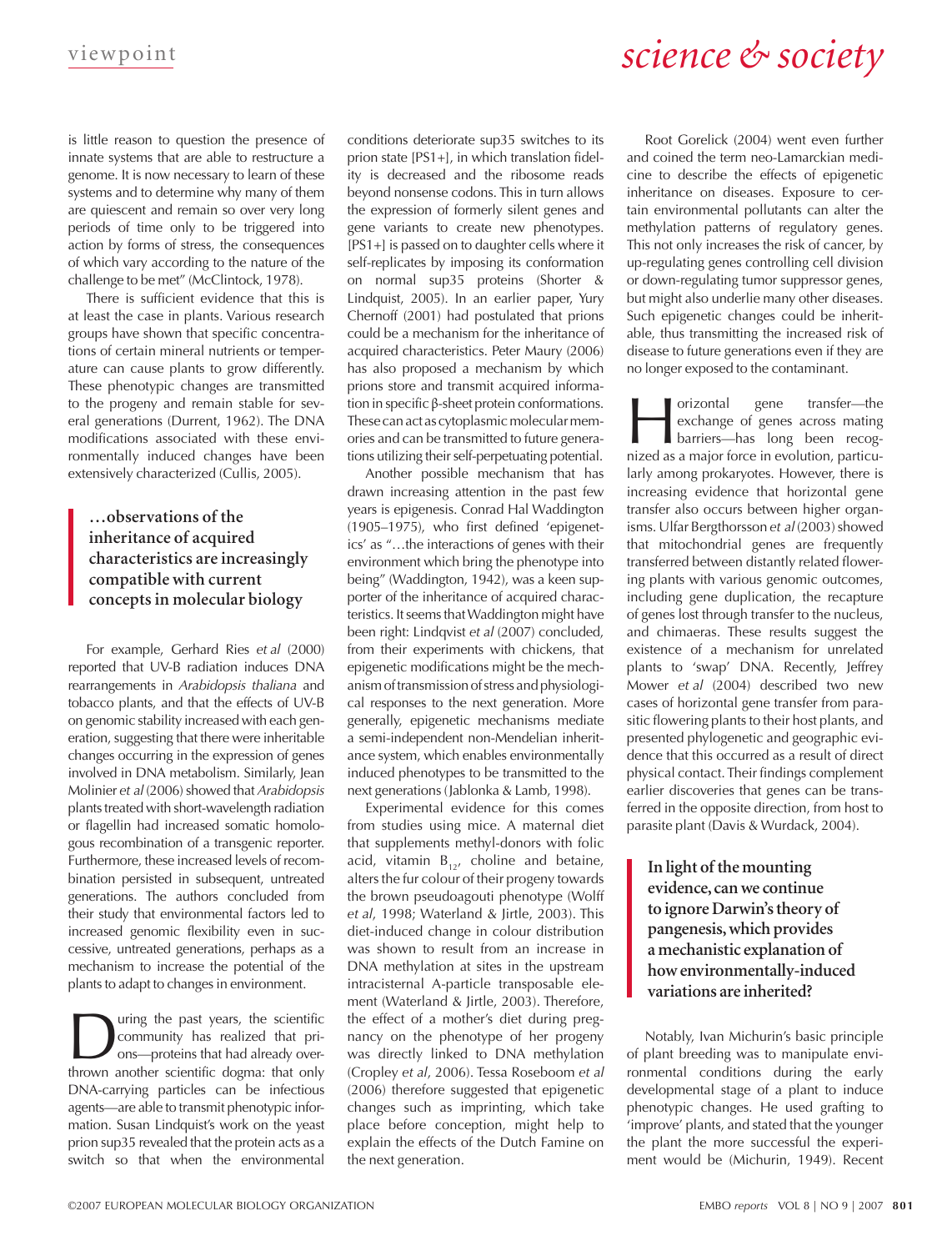## *science & society* viewpoint

grafting experiments showed that endogenous mRNAs use the phloem as a long-distance translocation system (Lucas *et al*, 2001). Furthermore, the transport of other macromolecules including proteins and nucleic acids between plant cells is most promiscuous in young, undifferentiated tissues and becomes more restricted as tissues age (Ueki & Citovsky, 2005). With the realisation that mRNA species can move around the plant, and the ability of retroviruses or retrotransposons to reverse transcribe mRNA into cDNA, it becomes clear that mechanisms exist for horizontal gene transfer from stock to scion—and *vice versa*—by grafting.

In a letter to Moritz Wagner, Darwin<br>wrote: "In my opinion, the greatest error<br>which I have committed, has been not<br>allowing sufficient weight to the direct action n a letter to Moritz Wagner, Darwin wrote: "In my opinion, the greatest error which I have committed, has been not of the environment, for example, food and climate, independently of natural selection. When I wrote *The Origin*, and for some years afterwards, I could find little good evidence of the direct action of the environment; now there is a large body of evidence" (Darwin, 1888). During the past decades, the evidence for the inheritance of acquired characteristics has been increasing in both quantity and quality, as have the number of hypotheses to explain the phenomenon at the molecular level. Consequently, observations of the inheritance of acquired characteristics are increasingly compatible with current concepts in molecular biology (Landman, 1991). Although this does not discredit the important contributions made by Weismann and Mendel, nor in any way revive the theories of Lamarck or Lysenko, it nevertheless sheds new light on the inheritance of acquired characteristics.

There are many precedents where once widely disregarded theories eventually made their way into the main body of scientific knowledge. In the early 1940s, Waddington coined the term epigenetics, which he derived from Aristotle's theory of epigenesis. Until the 1980s, epigenetics was barely mentioned in the scientific literature, yet was used abundantly from the 1990s onwards, as experimental evidence began to support its existence and importance. Similarly, Stanley Prusiner's discovery that prions are infectious agents was long disregarded by the scientific community, but is now generally accepted.

In light of the mounting evidence, can we continue to ignore Darwin's theory of pangenesis, which provides a mechanistic explanation of how environmentally

induced variations are inherited? Do we in fact need to enrich and expand Darwin's pangenesis, and develop a modern theory of inheritance, which is broader in scope and consistent with the wealth of experimental evidence? A wider understanding of how acquired characteristics are inherited would not only indicate that there is much more to inheritance than genes and Mendelian genetics, but would also create new intellectual challenges and give a wider perspective of evolution.

As Darwin wrote to Hooker: "You will think me very self-sufficient, when I declare that I feel sure if Pangenesis is now stillborn it will, thank God, at some future time reappear, begotten by some other father, and christened by some other name. Have you ever met with any tangible and clear view of what takes place in generation, whether by seeds or buds, or how a longlost character can possibly reappear; or how the male element can possibly affect the mother plant, or the mother animal, so that her future progeny are affected? Now all these points and many others are connected together, whether truly or falsely is another question, by Pangenesis. You see I die hard, and stick up for my poor child" (Darwin, 1988).

### REFERENCES

- Adams F (1891) *The Genuine Works of Hippocrates* (translated by Francis Adams). New York, NY, USA: William Wood
- Bergthorsson U, Adams KL, Thomason B, Palmer JD (2003) Widespread horizontal transfer of mitochondrial genes in flowering plants. *Nature* **424:** 197–201
- Chernoff YQ (2001) Mutation processes at the protein level: is Lamarck back? *Mutat Res* **488:** 39–64
- Cropley JE, Suter CM, Beckman KB, Martin DI (2006) Germ-line epigenetic modification of the murine A<sup>vy</sup> allele by nutritional supplementation. *Proc Natl Acad Sci USA* **103:** 17308–17312
- Cullis CA (2005) Mechanisms and control of rapid genomic changes in flax. *Ann Bot* **95:** 201–206
- Darwin C (1859) *On the Origin of Species by Means of Natural Selection; or, The Preservation of Favoured Races in the Struggle for Life*. London, UK: John Murray
- Darwin C (1868) *The Variation of Animals and Plants Under Domestication*. London, UK: John Murray
- Darwin F (ed) (1888) *The Life and Letters of Charles Darwin*. London, UK: John Murray
- Davis CC, Wurdack KJ (2004) Host-to-parasite gene transfer in flowering plants: phylogenetic evidence from malpighiales. *Science* **305:** 676–678
- Durrent A (1962) Induction, reversion and epitrophism of flax genotrophs. *Nature* **196:** 1302–1304
- Gorczynski RM, Steele EJ (1980) Inheritance of acquired immunological tolerance to foreign histocompatibility antigens in mice. *Proc Natl Acad Sci USA* **77:** 2871–2875
- Gorelick R (2004) Neo-Lamarckian medicine. *Med Hypotheses* **62:** 299–303
- Grimes GW, McKenna ME, Goldsmith-Spoegler CM, Knaupp EA (1980) Patterning and assembly of ciliature are independent processes of hypotrich ciliates. *Science* **209:** 281–283
- Harder T, Franke K, Plagemann A, Kohlhoff R (2001a) Early nutrition and later blood pressure: effect of maternal diabetes. *J Pediatr* **139:** 905–906
- Harder T, Kohlhoff R, Dorner G, Rohde W, Plagemann A (2001b) Perinatal 'programming' of insulin resistance in childhood: critical impact of neonatal insulin and low birth weight in a risk population. *Diabet Med* **18:** 634–639
- Jablonka E, Lamb MJ (1998) Epigenetic inheritance in evolution. *J Evol Biol* **11:** 159–183
- Kyle UG, Pichard C (2006) The Dutch famine of 1944–1945: a pathophysiological model of long-term consequences of wasting disease. *Curr Opin Clin Nutr Metab Care* **9:** 388–394
- Lamarck J-B (1809) *Philosophie Zoologique*. Paris, France: JB Baillière
- Landman OE (1991) The inheritance of acquired characteristics. *Annu Rev Genet* **25:** 1–20
- Landman OE (1993) Inheritance of acquired characteristics revisited. *Bioscience* **43:** 696–705
- Lemke H, Coutinho A, Lange H (2004) Lamarckian inheritance by somatically acquired maternal IgG phenotypes. *Trends Immunol* **25:** 180–186
- Lindqvist C, Janczak AM, Natt D, Baranowska I, Lindqvist N, Wichman A, Lundeberg J, Lindberg J, Torjesen PA, Jensen P (2007) Transmission of stress-induced learning impairment and associated brain gene expression from parents to offspring in chickens. *PLoS ONE* **2:** e364, 1–7
- Liu Y-S (2006a) The historical and modern genetics of plant graft hybridization. *Adv Genet* **56:** 101–129
- Liu Y-S (2006b) Response to Till-Bottraud and Gaggiotti: going back to Darwin's works. *TIPS* **11:** 472–473
- Lucas WJ, Yoo B-C, Kragler F (2001) RNA as a long- distance information macromolecule in plants. *Nat Rev Mol Cell Biol* **2:** 849–857
- Maury CP (2006) Molecular mechanism based on self-replicating protein conformation for the inheritance of acquired information in humans. *Med Hypotheses* **67:** 1164–1169
- McClintock B (1978) Mechanisms that rapidly reorganize the genome. *Stadler Symp* **10:** 25–48
- Michurin IV (1949) *Selected Works*. Moscow, USSR: Foreign Languages Publishing House
- Molinier J, Ries G, Zipfel C, Hohn B (2006) Transgeneration memory of stress in plants. *Nature* **442:** 1046–1049
- Mower JP, Stefanovic S, Young GJ, Palmer JD (2004) Gene transfer from parasitic to host plants. *Nature* **432:** 165–166
- Ries G, Heller W, Puchta H, Sandermann H, Seidlitz HK, Hohn B (2000) Elevated UV-B radiation reduces genome stability in plant. *Nature* **406:** 98–101